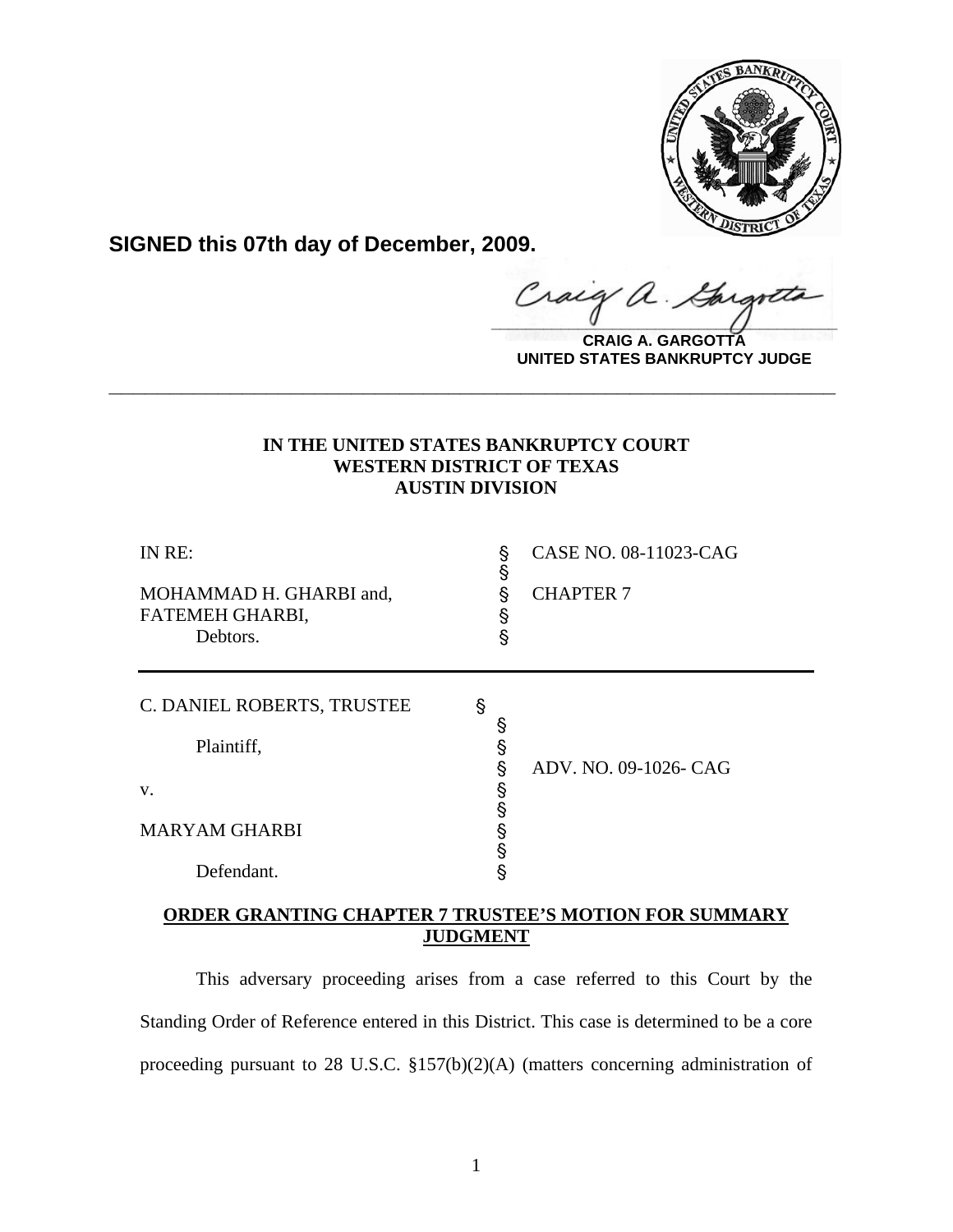the estate), (O) (other proceedings affecting the liquidation of assets of the estate) and §1334. The Court is authorized to enter final judgment in this proceeding.

 On June 2, 2008, Mohammad H. Gharbi and Fatemeh Gharbi (Debtors) filed a case under Chapter 11 in this Court (Case No. 08-11023). The case was converted to a case under Chapter 7 on January 12, 2009. The Debtors own real property jointly with the Defendant, Maryam Gharbi, and on March 6, 2009, the Chapter 7 Trustee filed a motion to sell the property free and clear of liens (docket #115). On April 14, 2009, the Trustee filed this adversary proceeding. On April 20, 2009, the Debtors filed an objection to the sale on behalf of Maryam Gharbi in the main bankruptcy case. On June 16, 2009, Maryam Gharbi filed her response to the Trustee's complaint. In response, the Trustee filed his Motion for Summary Judgment (Motion) on September 23, 2009. Maryam Gharbi did not respond to the Motion.

 The Trustee contends that 11 U.S.C. §363(h) and Federal Rule of Bankruptcy Procedure 7001(3) give him the authority to sell the property owned by the Debtors, including the interest of Maryam Gharbi, free and clear of liens and all other interests. He argues that (1) partitioning the property is impracticable; (2) the benefit to the Estate of the sale of the Property, free of the interests of the co-owner, outweighs the detriment, if any, to the co-owner, the property; and (3) the Property is not used in the production, transmission, or distribution, for sale, of electric energy or of natural or synthetic gas for heat, light or power.

The Court construes Ms. Gharbi's response to the Plaintiff's Complaint as arguing that the Trustee does not have authority to sell the property. Ms. Gharbi contends that the benefit to the bankruptcy estate is outweighed by the detriment to her interest, and the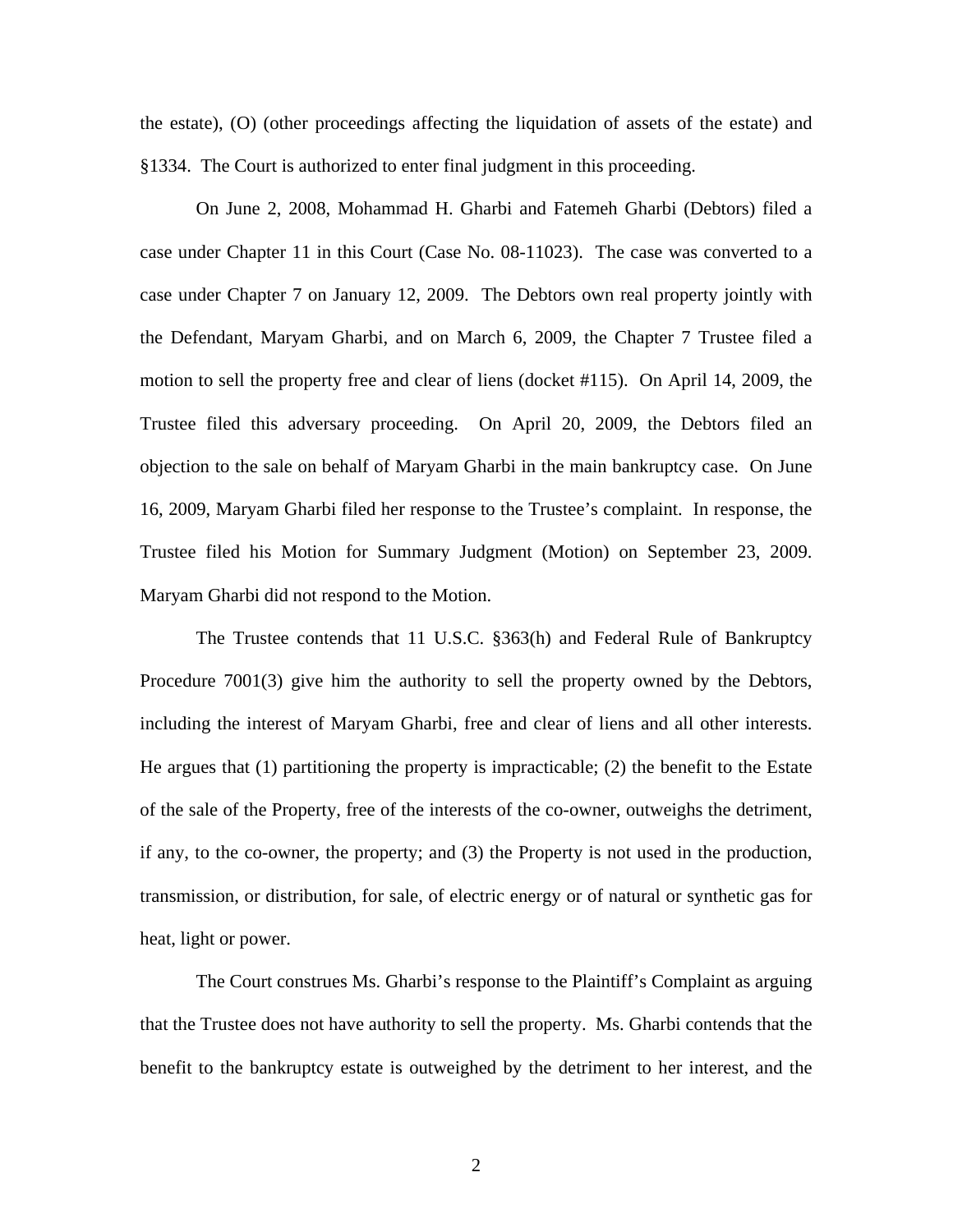sale of the property is not in the best interest of the Debtors' estate and creditors.

The undisputed facts in this case are:

- 1. The Debtors filed a case under Chapter 11 and the case was converted to a case under Chapter 7 on January 12, 2009.
- 2. The Debtors' bankruptcy estate owns an undivided one-half interest in the following described real property (the "Property"):

Lot 47, Block F, of Balcones Village, Section 10, a subdivision in Travis County, Texas, according to the map or plat of record in Vol. 56, Page 76, of the Plat Records of Travis County, Texas.

- 3. Maryam Gharbi owns the other undivided one-half interest in the Property.
- 4. Partition in kind of the property among the Estate and the co-owner is impracticable because the property is on a steep incline and a partition of the property would result in lots that could not be built upon because of the existing topography. Additionally, a partition of the property would create an illegal subdivision of the lot.
- 5. Sale of the Estate's undivided interest in the Property would realize significantly less for the Estate than the sale of the Property free of the interests of the co-owners.
- 6. The Property is not used in the production, transmission, or distribution, for sale, of electric energy or of natural or synthetic gas for heat, light or power.

Bankruptcy Rule 7056 applies Rule 56(c) of the Federal Rules of Civil Procedure to adversary proceedings. Summary judgment is appropriate "if the pleadings, depositions, answers to interrogatories, and admissions on file, together with the affidavits, if any, show that there is no genuine issue as to any material fact and that the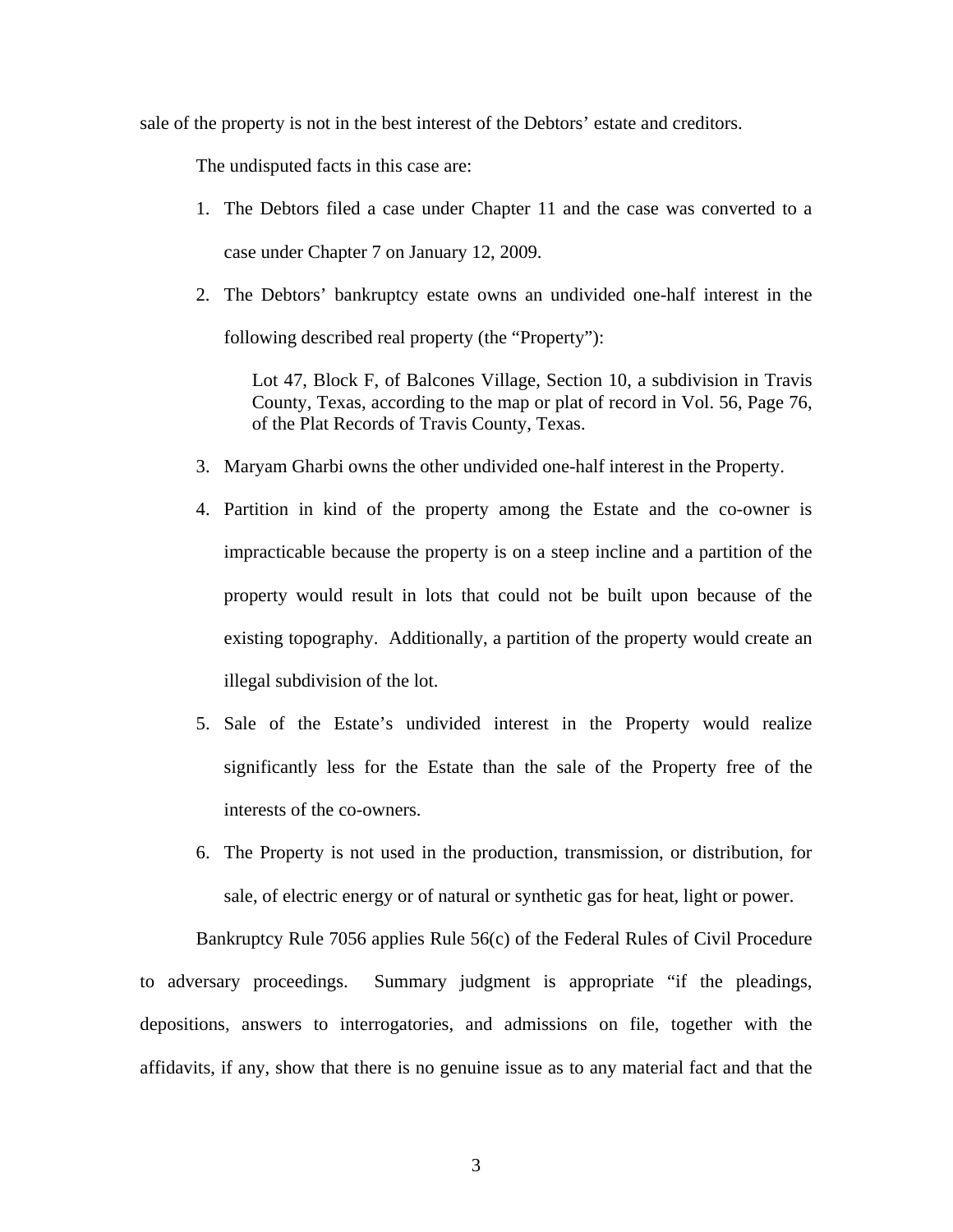moving party is entitled to a judgment as a matter of law." Fed.R.Civ.P. 56(c); *Celotex Corp. v. Catrett*, 477 U.S. 317, 322-23 (1986). To the extent facts are undisputed, a Court may resolve a case as a matter of law. *Celotex Corp.*, 477 U.S. at 323; *Blackwell v. Barton*, 34 F.3d 298, 301 (5<sup>th</sup> Cir. 1994).

The Fifth Circuit has stated "[t]he standard of review is not merely whether there is a sufficient factual dispute to permit the case to go forward, but whether a rational trier of fact could find for the non-moving party based upon evidence before the court." *James v. Sadler*, 909 F.2d 834, 837 (5th Cir. 1990) (citing *Matsushita Elec. Indus. Co., Ltd. v. Zenith Radio Corp.*, 475 U.S. 574, 586 (1986)). Once the moving party demonstrates that there are no disputed facts, "the burden shifts to the non-moving party to produce evidence of the existence of a genuine issue for trial." *Wilson Industries, Inc. v. Aviva America, Inc.*, 185 F.3d 492, 494 (5th Cir. 1999). The non-moving party "cannot satisfy his summary judgment burden with conclusory allegations, unsubstantiated assertions, or only a scintilla of evidence." *Id.*; *see also Resolution Trust Corp. v. Leslie (In the Matter of Liberty Trust Company)*, 903 F.2d 1053, 1056 (5th Cir. 1990) (affirming bankruptcy court's order granting debtor's motion for summary judgment in an adversary proceeding where defendant never filed a response).

According to 11 U.S.C. §363(h), "the trustee may sell both the estate's interest . . . and the interest of any co-owner in property in which the debtor had, at the time of the commencement of the case, an undivided interest as a tenant in common, joint tenant, or tenant by the entirety, only if –

(1) partition in kind of such property among the estate and co-owners is impracticable;

4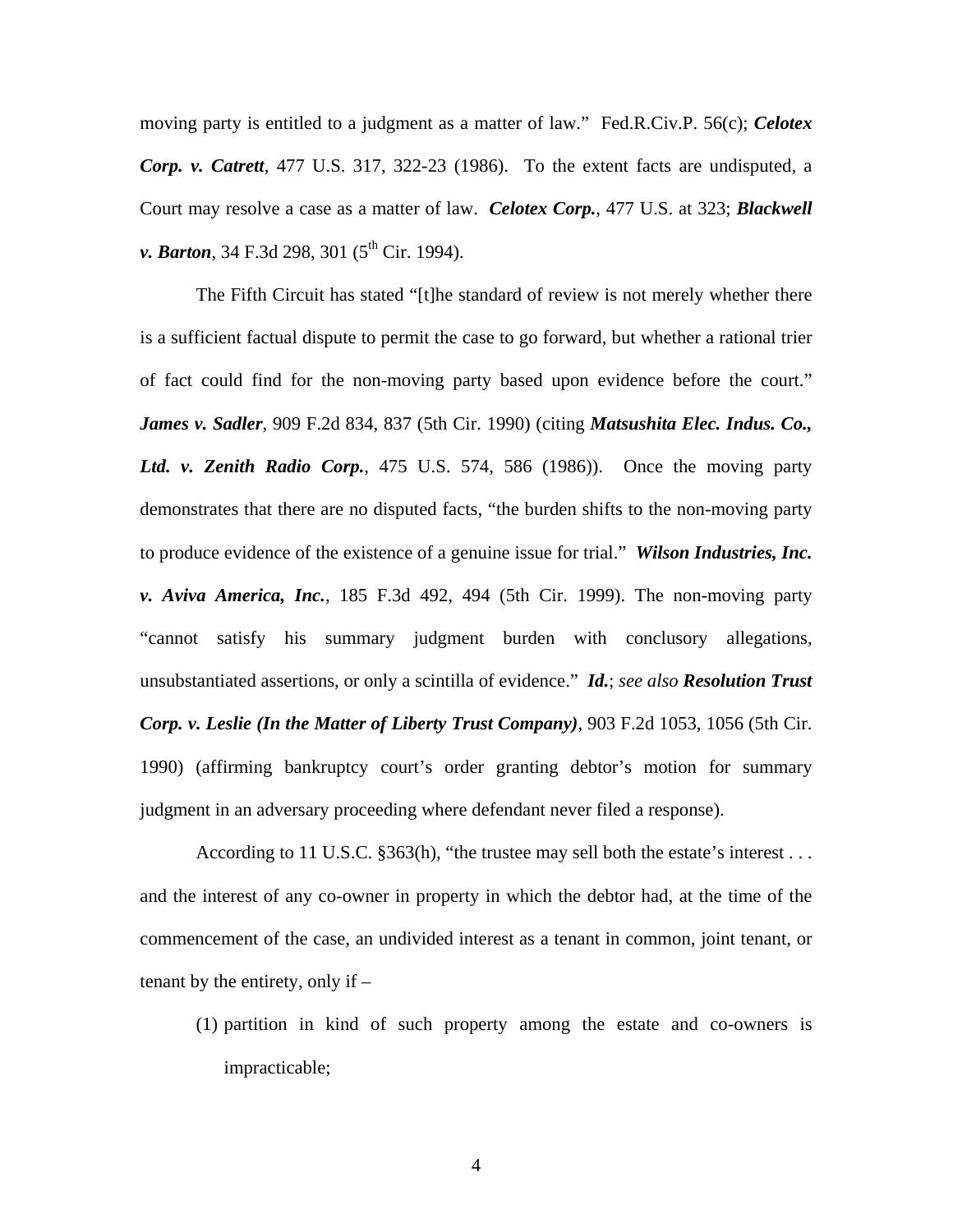- (2) sale of the estate's undivided interest in such property would realize significantly less for the estate than sale of such property free of the interests of such co-owners;
- (3) the benefit to the estate of a sale of such property free of the interest of coowners outweighs the detriment, if any, to such co-owners; and
- (4) such property is not used in the production, transmission, or distribution, for sale, of electric energy or of natural or synthetic gas for heat, light, or power."

In this adversary proceeding, the Trustee's Motion for Summary Judgment should be granted because there are no disputed material facts and Ms. Gharbi failed to produce any evidence to contradict the Trustee's assertion that he has authority to sell the Property. In support of the Motion for Summary Judgment, the Trustee filed the affidavit of Roy W. "Chip" Kidd, a licensed real estate agent. In his affidavit, Mr. Kidd stated first, that "the property can not be partitioned because to do so would create an illegal subdivision of a legal lot. Further, the Property is very steep and difficult to build on and any partition of the Property would result in lots that could not be built upon because of the existing topography." Second, he stated that in his opinion, "the sale of the estate's undivided one-half interest in the Property would realize significantly less for the Estate than sale of such property free of the interest of Maryam Gharbi because no one would pay full value for a one-half interest in a legal lot that could not be partitioned or subdivided into two buildable lots or for property that could not be developed without the consent of Maryam Gharbi." Third, he stated that in his opinion, "the benefit to the estate of the sale of such property free of the interest of Maryam Gharbi outweighs the detriment, if any, to Maryam Gharbi." Thus, Mr. Kidd's affidavit supports the Trustee's